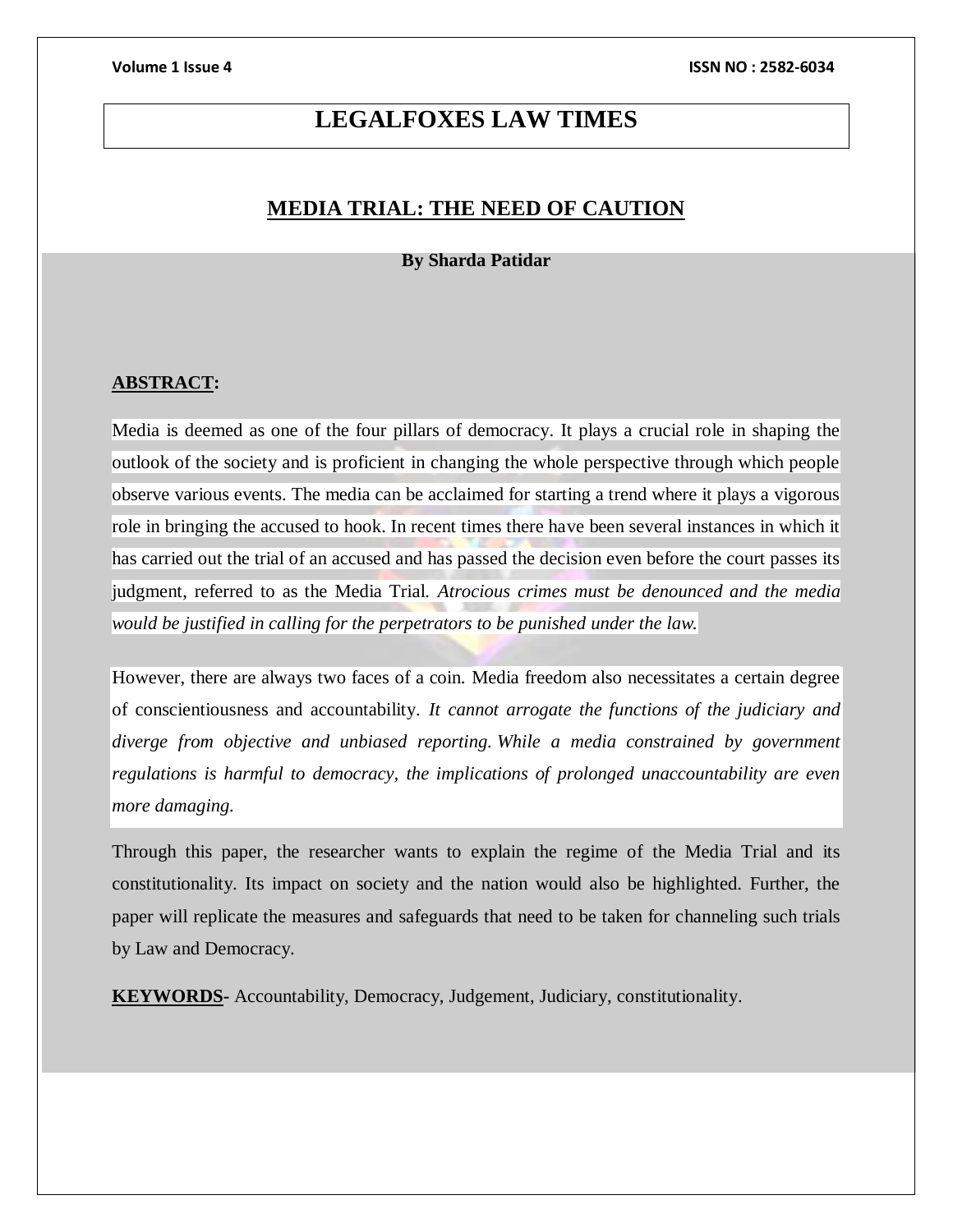# *INTRODUCTION*

*"The demi-world of journalism is like the funhouse of mirrors that one finds in carnivals. In one indication you are too fat; in one more you are meaninglessly thin; in another reflection, you emerge to have an extended neck; in another, a flat head,- in still another you have next to not a soul.* 

*Nevertheless there you are, standing in front* **of** *these peculiar reflections, completely formed and hearing little similarity to any of the images before you. The difference is, however, that unlike the funhouse of mirrors, the distortions of the media are rarely a joke***<sup>1</sup>** *".*

*Media plays a crucial role in molding the attitude of society and it is proficient in changing the entireperspective through which people perceive various events.* The strength and significance of media in a democracy are well identified. Article 19(1) (a) of the Indian Constitution, which gives freedom of speech and expression contains within its scope, freedom of the press. The subsistence of a free, independent, and powerful media is the keystone of democracy, especially of a highly mixed society like India. Media is not only a medium to articulate one's feelings, views, and outlooks, but it is also in charge and active in building attitudes and views on various topics of regional, national and international agenda. The fundamental role of the media is its capability to organize the thinking procedure of millions. The augmented role of the media in today's globalized and tech-savvy world was suitably put in the words of Justice Learned Hand of the United States Supreme Court when he said, "The hand that rules the press, the radio, the screen, and the far-spread magazine, rules the country"<sup>2</sup>.

Democracy is the ruling of the people, anarrangementthat has three sturdy pillars. But as Indian society today has become somewhat unbalanced on its 3 legs- the executive, the legislature, and the judiciary, the certification of Article 19 (1)(a) has given development to a fourth pillar wellknown as media or press. It plays the essential role of a conscious keeper, a watchdog of the

 $<sup>2</sup>$  Right to Privacy in Sting Operations of Media,</sup>

 $\overline{a}$ 

http://odisha.gov.in/e-magazine/Orissareview/2013/may/engpdf/57-61.pdf (last visited on 21/10/2014 at 00:09).

<sup>&</sup>lt;sup>1</sup>TRIAL BY MEDIA AND TRIAL OF MEDIA, http://www.rrtd.nic.in/MassMediaIndia2009.pdf(last visited on 21/10/2014 at 00:07).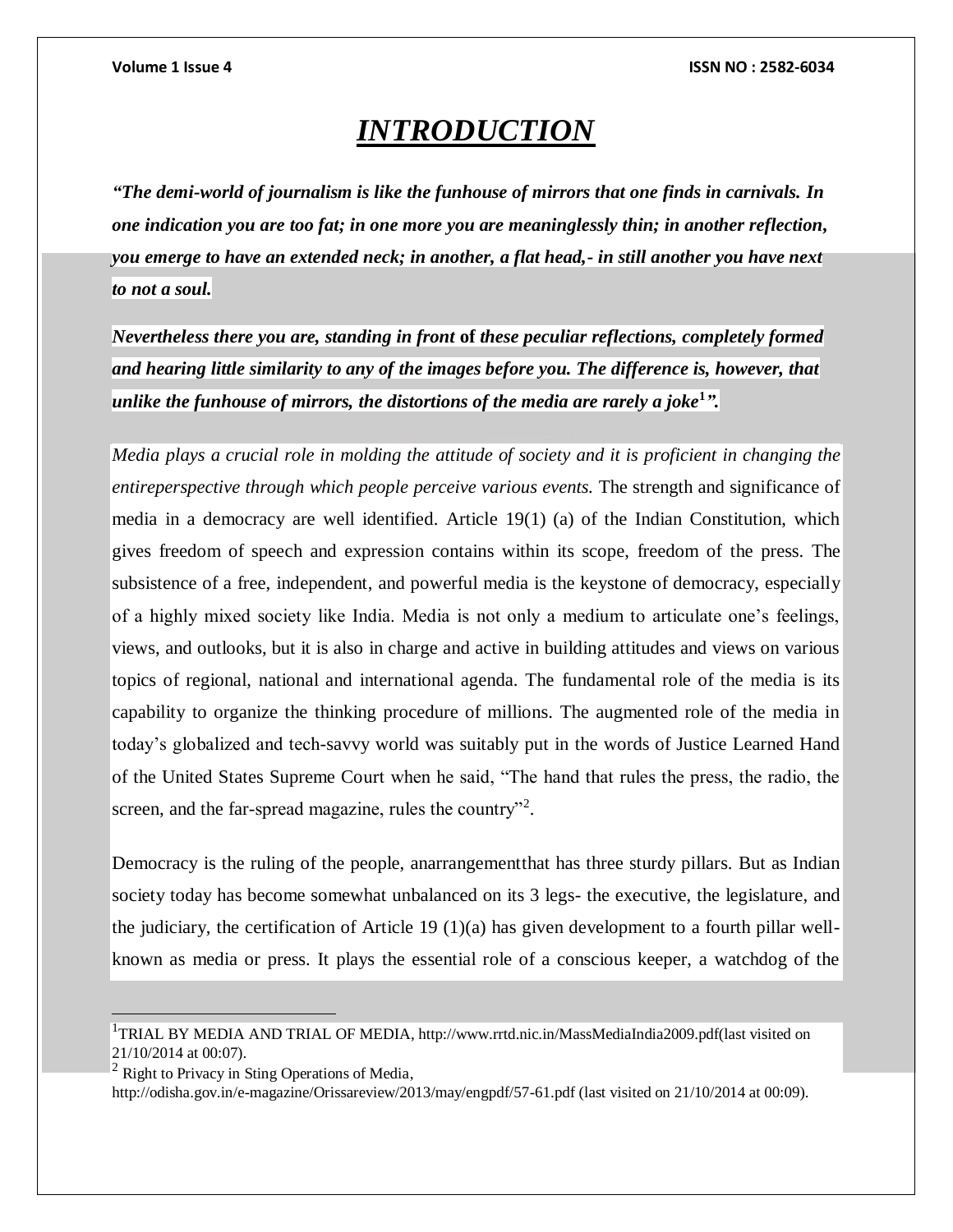### **Volume 1 Issue 4 ISSN NO : 2582-6034**

functionaries of society, and endeavors to attend to the wrongs in our system, by fetching them to the knowledge of all, hoping for rectification. It is incontrovertible that in many aspects the unprecedented media revolution has ended in great gains for the general public. Even the judicial wing of the state has gained from the moral and valiant journalism and taken suo-moto cognizance of the matters in a variety of cases after relying on their reports and news emphasizingserious violations of human rights<sup>3</sup>.

In the latest times, there have been several instances in which media have carried out the trial of an accused and have passed the verdict even before the court passes its judgment. Severalwellknown criminal cases that would not have gone reprimanded but for the participation of media, are *PriyadarshiniMattoo case***,** *Jessica Lal case***,** *NitishKatara murder case*, and *Bijal Joshi rape case*. The media, however, drew condemnation in the reporting of the murder of *AarushiTalwar*, when it pre-empted the court and reported that her father Dr. Rajesh Talwar, and possibly her mother NupurTalwar were engaged in her murder, the CBI later affirmed that Rajesh was not the killer.

This phenomenon is widely called a media trial. Trial by Media is the influence of television and newspaper exposure on a person's character by creating anextensiveinsight of guilt regardless of any verdict in a court of law. There is a heated debate between those who support a free press which is largely uncensored and those who place a higher precedence on an individual's right to privacy and right to a fair trial.

# "OUR MISSION YOUR SUCCESS"

## **IMPACT OF MEDIA TRIALS**

**1. MEDIA TRIALS vs. FREEDOM OF SPEECH AND EXPRESSION-**Freedom of speech plays a fundamental role in the development of public opinion on social, political, and economic matters. Correspondingly, the persons in power should be able to keep the

3 *Ibid.*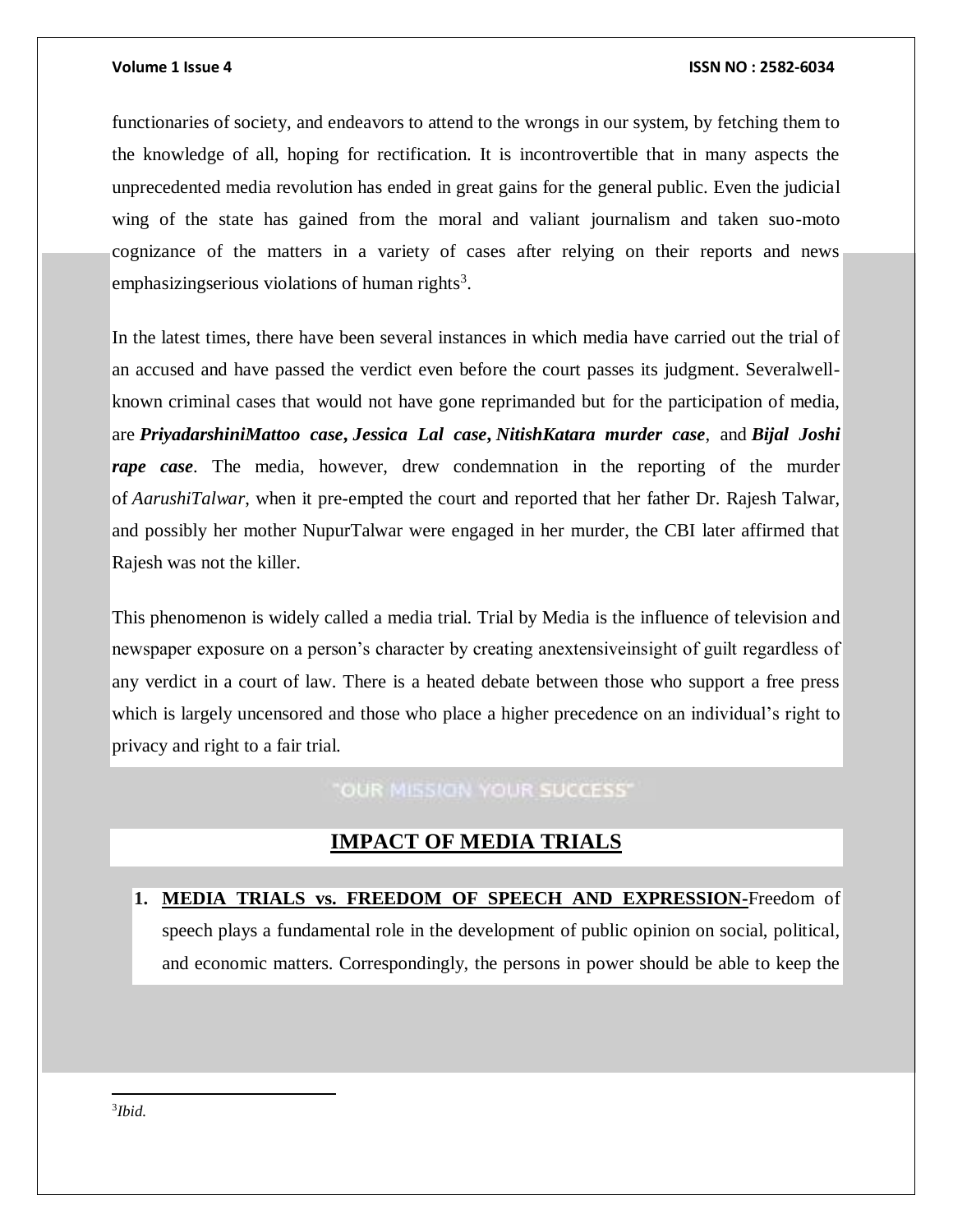people updated about their policies and projects, hence, it can be said that liberty of speech is the mother of all other liberties.<sup>4</sup>

Maintaining this idea in mind,Venkataramiah, J. of the Apex Court of India in *Indian Express Newspapers (Bombay) (P) Ltd. v. Union of India<sup>5</sup>* has declared:

"Liberty of the press is the spirit of social and political association. The press has now supposed the role of protection of the public concern by publishing facts and outlooks devoid of which a democratic electorate [Government] cannot make accountable judgments. Newspapers being spreaders of news and visions having a bearing on public administration very frequentlytransmit material which would not be palatable to Governments and other authorities."

In *Printers (Mysore) Ltd. v. CTO*<sup>6</sup>the Supreme Court has restated that though freedom of the press is not specifically guaranteed as a fundamental right, it is implicit in the freedom of speech and expression. Freedom of the press has always been an appreciated right in all democratic countries and the press has correctly been described as the fourth chamber of democracy.

In *R. Rajagopal v. the State of T.N*,<sup>7</sup> the Supreme Court of India has held that freedom of the press widens to engaging in uninhibited debate about the participation of public figures in public issues and events. But, as regards their private life, a proper balancing of freedom of the press as well as the right of privacy and sustained defamation has to be executed in terms of the democratic manner of life arranged down in the Constitution.

Therefore, in the vision of the scrutiny made by the Supreme Court in various judgments and the views articulated by various jurists, it is crystal clear that the freedom of the press streams from the freedom of expression which is assured to all citizens by Article 19(1) (a). Press stands on no upper footing than any other citizen and cannot assert any privilege (unless bestowed specifically

<sup>4</sup>**Freedom of press in India : Constitutional Perspectives**(last visited on 21/10/2014 at 00:05) http://www.supremecourtcases.com/index2.php?option=com\_content&itemid=1&do\_pdf=1&id=6752.

<sup>5</sup>1 SCC 641 at p. 664, Para 32 (1985). <sup>6</sup> 2 SCC 434 (1994).

76 SCC 632 (1994).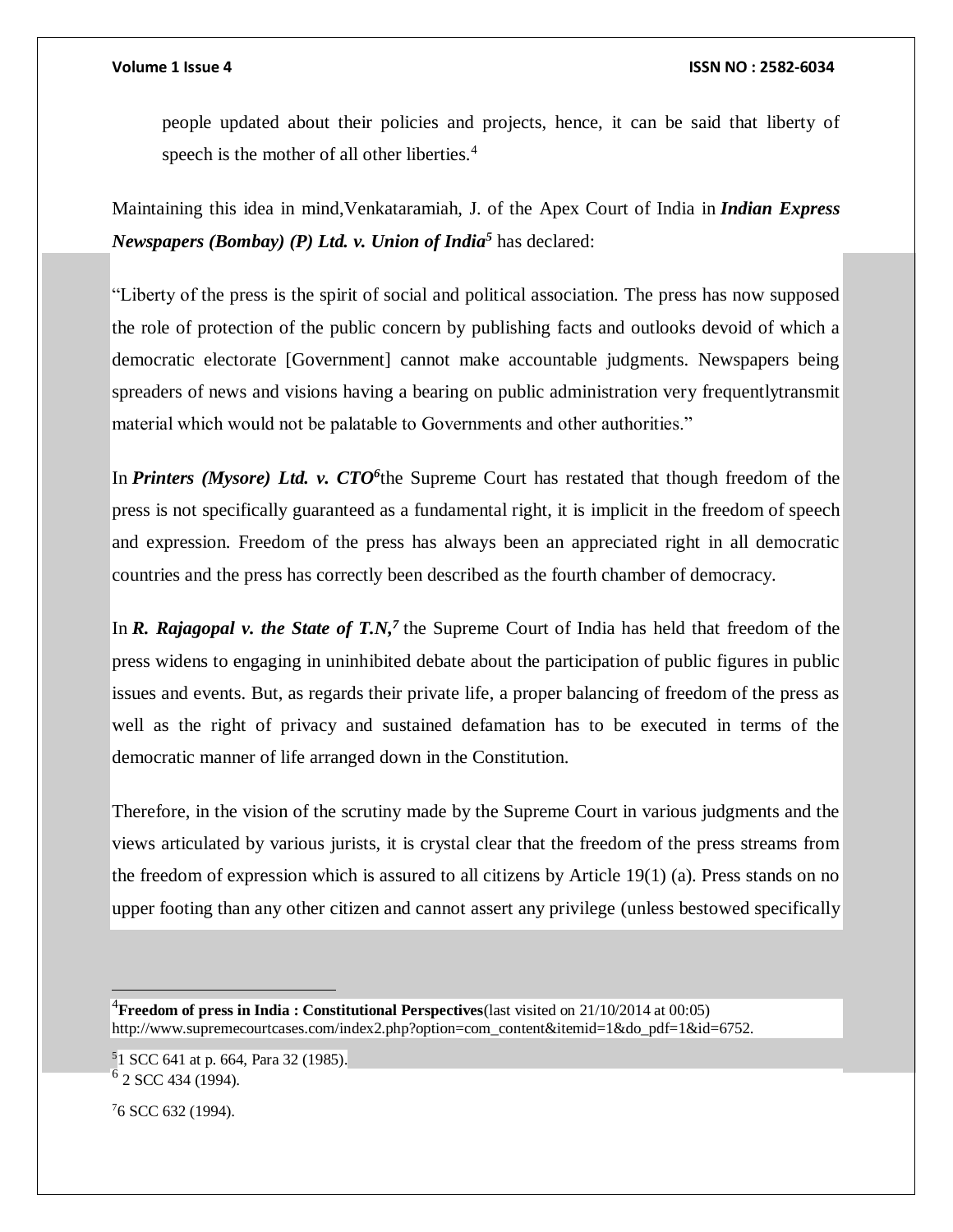by law), as such, as diverse from those of any other citizen. The press cannot be subjected to any special constraints which could not be inflicted on any citizen of the country.

**2. MEDIA TRIAL vs. RIGHT TO BE REPRESENTED-**Through media trial, the pressure is building on the lawyers even — to not take up cases of accused, thus trying to compel these accused to go to trial without any defense. Is this not in opposition to the principles of natural justice? Every person has a right to get himself represented by a lawyer of his preference and put his point before the adjudicating court and no one has the right to prohibit him from doing so. For instance, when renowned lawyer Ram Jethmalani chose to defend Manu Sharma, a key accused in a murder case, he was focused on public disdain. A senior editor of a television news channel CNN-IBN called the choice to represent Sharma to "defend the indefensible". The media postulation of culpability impinges upon the right to legal representation, a significant constituent of the right to a fair trial, and may also daunt lawyers into refusing to represent accused persons. Suspects and accused apart, even victims and witnesses go through unnecessary publicity and incursion of their privacy rights. Police are presented in poor light by the media and their confidence too undergoes. The stress on the police from media day by day builds up and gets to a stage where police feel coerced to say something or the other in public to protect their repute. Witness protection is also a severe casualty. This directs to the question about the acceptability of unreceptive witness evidence and whether the law should be amended to avoid witnesses changing their statements. Again, if the suspect's pictures are demonstrated in the media, problems can occur during 'identification parades' carried out under the Code of Criminal Procedure for recognizing the accused. The subconscious consequence on the Judge as one of the major contentions upon 'media trial' is prejudicing the judges presiding over a specific case. As there is always a chance judges may get persuaded by the flowing air of statements made upon a particular hullabaloo. The media presents the case in such a way to the public that if a judge passes an order against the "media verdict", he or she may appear too many either as fraudulent or biased.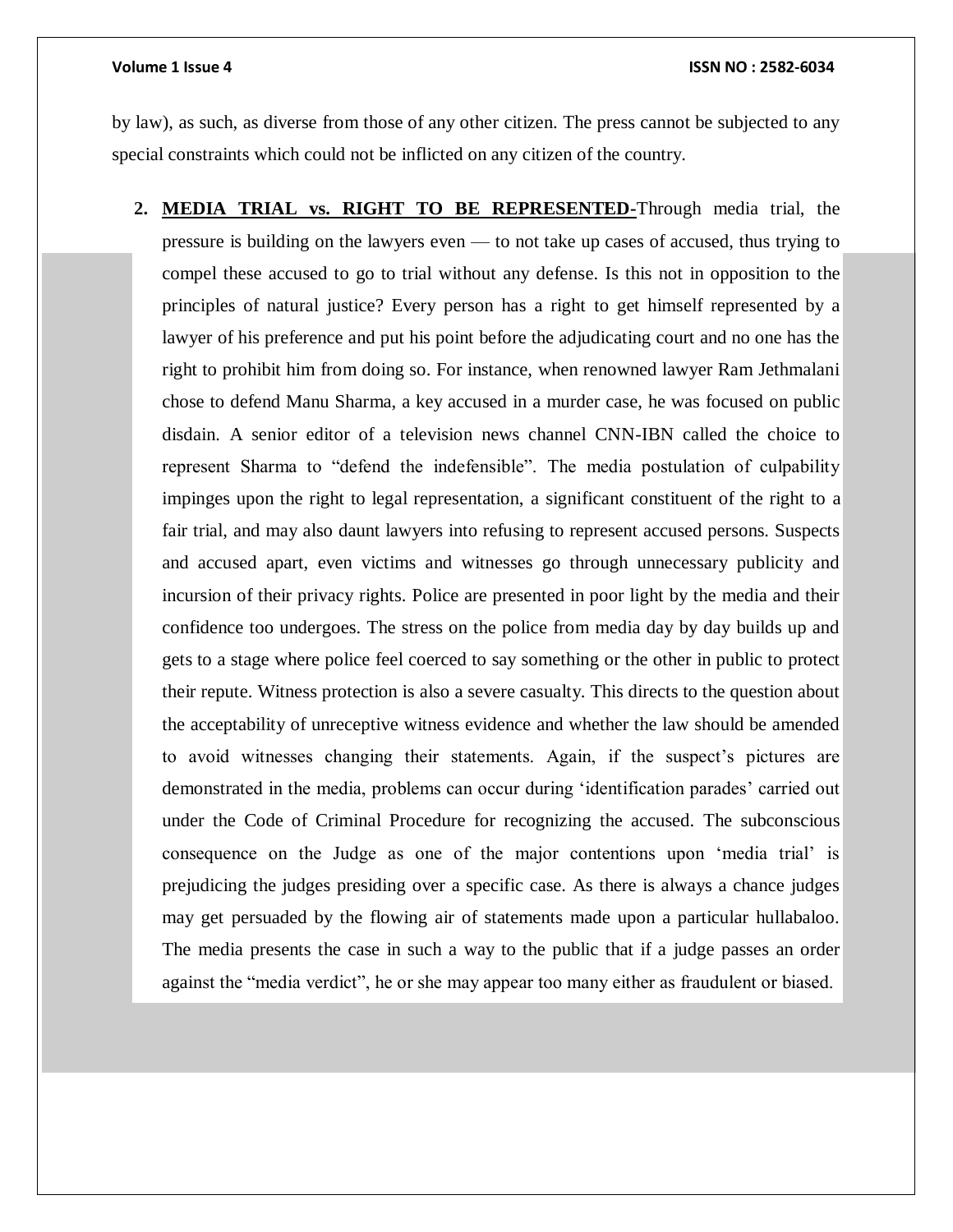**3. CONSTITUTIONALITY OF MEDIA TRIALS-**Article 19 of the International Covenant on Civil and Political Rights, 1966<sup>8</sup>, exemplifies the right to liberty of speech, that is, "*everybody shall have the right to haveoutlooks without intrusion*" and the "*liberty to look for, obtain and convey information and thoughts of all types, in spite of frontiers, either verbally, in writing or in print, in the outline of art, or through some other media of his selection*."<sup>9</sup>

Nonetheless, this freedom comes with a stipulation that the implementation of this right comes with "*special obligations and responsibilities*" and is subject to "*the rights or characters of others*". The right to freedom of speech and expression has been assured under Article 19(1) (a) of the Constitution of India. Even though freedom of the press is notan independentlypledged right in India unlike the United States of America, the Supreme Court of India has identified the freedom of the press under the umbrella right of freedom of speech and expression as visualized under Article 19(1)(a) of the Constitution of India.

In *In Re: Harijai Singh and Anr.* **And** *In Re: Vijay Kumar<sup>10</sup> ,* the Supreme Court had the instance to decide on the extent of the liberty of the press, identified it as "*an indispensable prerequisite of a democratic form of government*" and observed it as "*the mother of every other liberty in a democratic society*".<sup>11</sup> The right under Art 19(1) (a) includes the right to information and the right to propagate through all sorts of media, whether print, electronic, or

"OUR MISSION YOUR SUCCESS"

I ME ALLE A ME ALLE

<sup>8</sup> International Covenant on Civil and Political Rights, 1966, Adopted and opened for signature, ratification and accession by General Assembly resolution 2200A (XXI) of 16 December 1966, entry into force 23 March 1976.  $9$  Article 19 of the International Covenant on Civil and Political Rights, 1966:

<sup>1.</sup> Everyone shall have the right to hold opinions without interference.

<sup>2.</sup> Everyone shall have the right to freedom of expression; this right shall include freedom to seek, receive and impart information and ideas of all kinds, regardless of frontiers, either orally, in writing or in print, in the form of art, or through any other media of his choice.

<sup>3.</sup> The exercise of the rights provided for in paragraph 2 of this article carries with it special duties and responsibilities. It may therefore be subject to certain restrictions, but these shall only be such as are provided by law and are necessary:

<sup>(</sup>a) For respect of the rights or reputations of others;

<sup>(</sup>b) For the protection of national security or of public order (ordre public), or of public health or morals.

<sup>10</sup>6 SCC 466, paras 8, 9 and 10 (1996).

 $116$  SCC 466, para 8 (1996).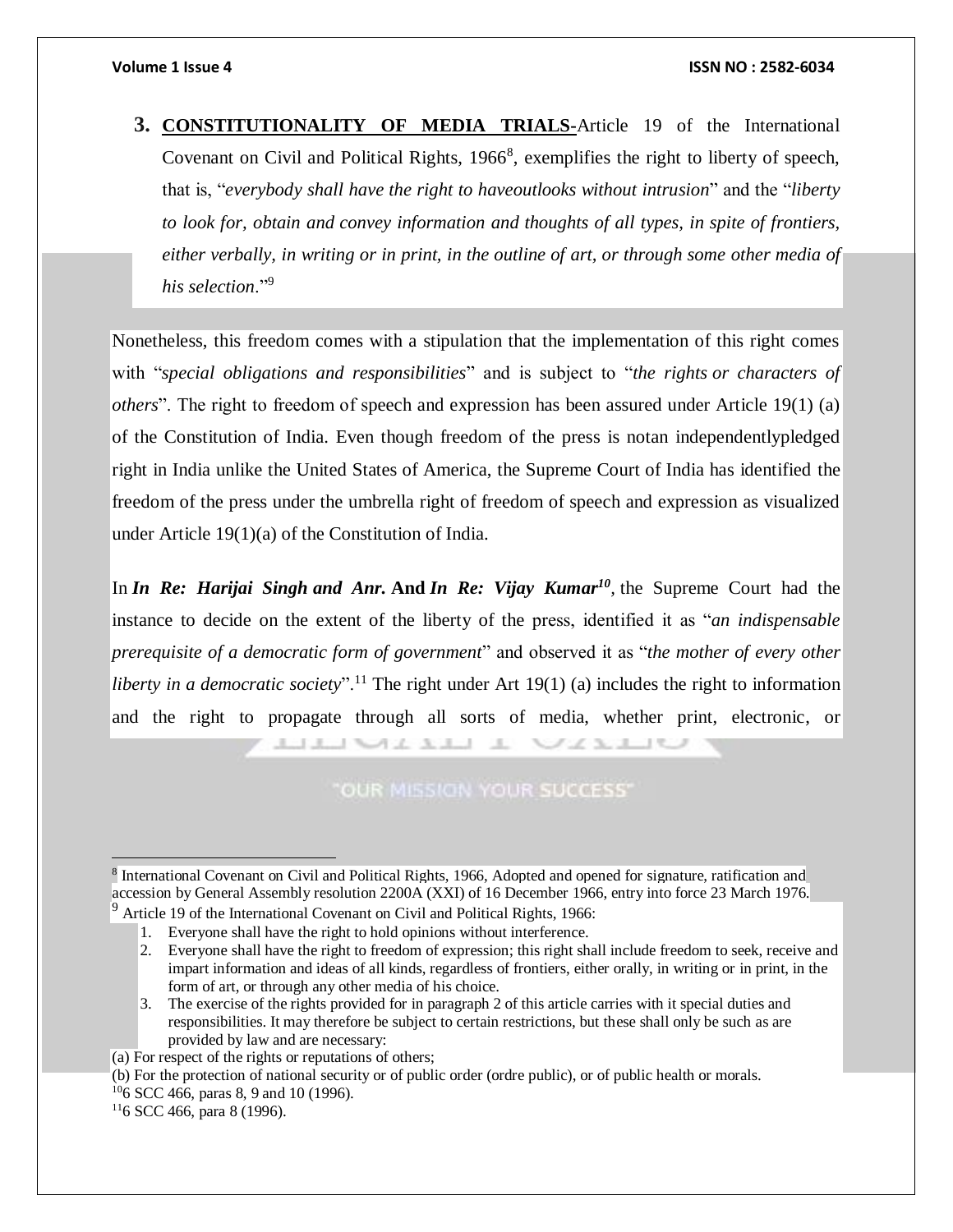audiovisualway.<sup>12</sup> It was stated in *HamdardDawakhana* **v.** *Union of India<sup>13</sup>*, that the right contains the right to obtain and convey ideas and information about affairs of common interest.

The Supreme Court has declared that trial by press, electronic media, or trial by way of a public stir are examples that can at best be illustrated as the anti-thesis of rule of law as they can direct to the miscarriage of justice. In the belief of the honorable court, a Judge has to secure himself against such pressure.<sup>14</sup>*In the case of Anukul Chandra Pradhan v. Union ofIndia*<sup>15</sup>, the Apex Court scrutinized that "*No instance should occur for anotion that the publicity appended to these matters (the hawala transactions) has leaned toweaken the prominence on the fundamentals of a fair trial and the vital principles of jurisprudence together with the presupposition of the innocence of the accused except found guilty at the conclusion of the trial*".<sup>16</sup>

## REGULATORY MEASURES

As we worryabout the constraints inflicted upon the media, it is apparent from the above that a court assessing the rationality of a restriction enforced on a fundamental right pledged by Article 19 benefits from a lot of prudence in the matter. It is the constitutional responsibility of all courts to guarantee that the constraints imposed by law on the media are rational and relate to the principles specified in Article 19(2).

In *Panamas Labour Union v. Madura Coats Ltd*,<sup>17</sup> the Supreme Court has placed down some beliefs and guidelines to be kept in scrutiny while considering the constitutionality of a statutory provisorestricting fundamental rights pledged by Articles 19(1) (a) to (g) when disputed on the grounds of the unfairness of the restriction inflicted by it.

In *Rajendra Sail v. M.P. High Court Bar Assn. <sup>18</sup>* the editor, printer and publisher and a reporter of a newspaper, besides the petitioner who was a labour union activist, were instantaneously

 $\overline{a}$ <sup>12</sup>*Secretary, Ministry of Information & Broadcasting* v. *Cricket Association of West Bengal*, (2) SCC 161 (1995); *RomeshThapar* v. *State of Madras* SCR 594 (1950); See also *Life Insurance Corporation of India* v. *Manubhai D Shah*, (3) SCC 637 (1992).  $13(2)$  SCR 671 (1960). <sup>14</sup>*State of Maharashtra* v. *RajendraJawanmal Gandhi*, (8) SCC 386 (1997).  $15$  (6) SCC 354 1996. <sup>16</sup>*Ibid., para* 7. <sup>17</sup>1 SCC 501 (1995). 186 SCC 109 (2005) per Y.K. Sabharwal, J. (for himself and Tarun Chatterjee, J.).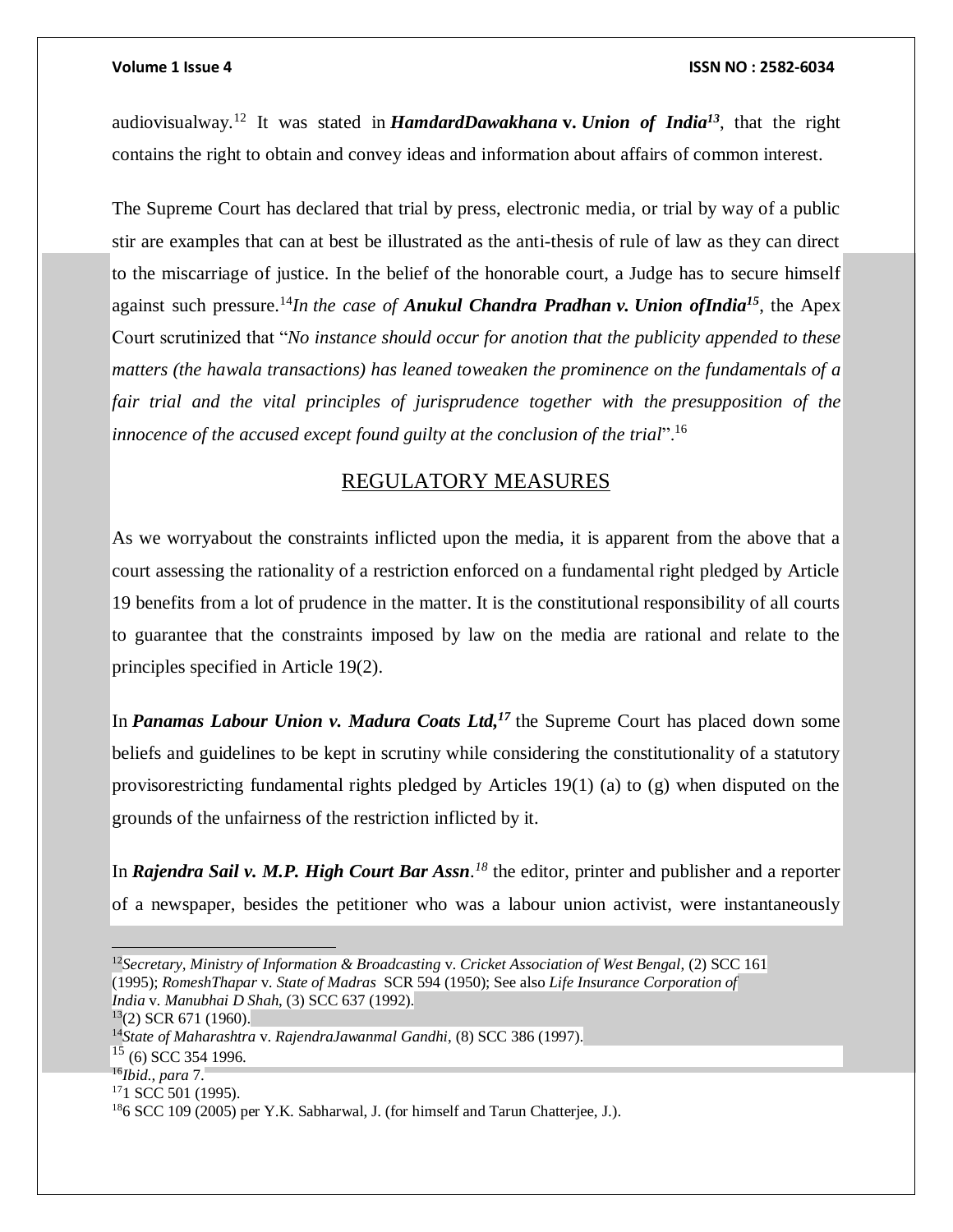### **Volume 1 Issue 4 ISSN NO : 2582-6034**

punished and sent to undergo a six months imprisonment by the High Court. Their mistake was that on the base of a report filed by a trainee correspondent, they circulated unfavorable remarks against the judges of a High Court made by a union campaigner at a rally of workers. The remarks were to the product that the decision given by the High Court was nonsense and fit to be thrown into a dustbin. In the appeal, the Supreme Court sustained the disdain against them but modified and lessened the sentence.

In *D.C. Saxena (Dr.)* v. *Chief Justice of India*,<sup>19</sup> the Supreme Court has held that no one else has the power to blame a judge of his misconduct, partiality, or incapacity. The point of such protection is to guaranteethe independence of the judiciary so that the judges could decide cases without fear or favour as the courts are constructed constitutionally for the indulgence of justice.

By these above observations and the judgment we can say that limitations enforced by Article 19(2) upon the liberty of speech and expression assured by Article 19(1) (a) together with the liberty of press serve a two-fold principle viz. on the one hand, they state that this liberty is not supreme but are subject to the parameter and on the other hand, they put a constraint on the authority of a legislature to confine this liberty of press/media. But the legislature cannot limit this freedom beyond the necessities of Article 19(2) and each of the constraints must be rational and can be enforced only by or under the influence of law, not by executive actonly.<sup>20</sup>

The Press Council of India (PCI) was instituted to preserve the liberty of the press and to develop the measures of news reporting in India. Under the Press Council Act 1978, if someone considers that a news agency has entrusted any professional delinquency, the PCI can, if they consent with the complainant, "warn, rebuke or reprimand the newspaper", or instruct the newspaper too, "issue the disagreement of the complainant in its impending issue." Given that these methods can only be imposed after the publication of news materials, and do not engagemostlycallous punishments, their efficiency in avoiding the publication of prejudicial reports emerges to be restricted.<sup>21</sup>

 $195$  SCC 216 (1996).

<sup>20</sup>*Supra note* 16.

<sup>21</sup>http://presscouncil.nic.in/OldWebsite/NORMS-2010.pdf (last visited on 21/10/2014 at 00:14).